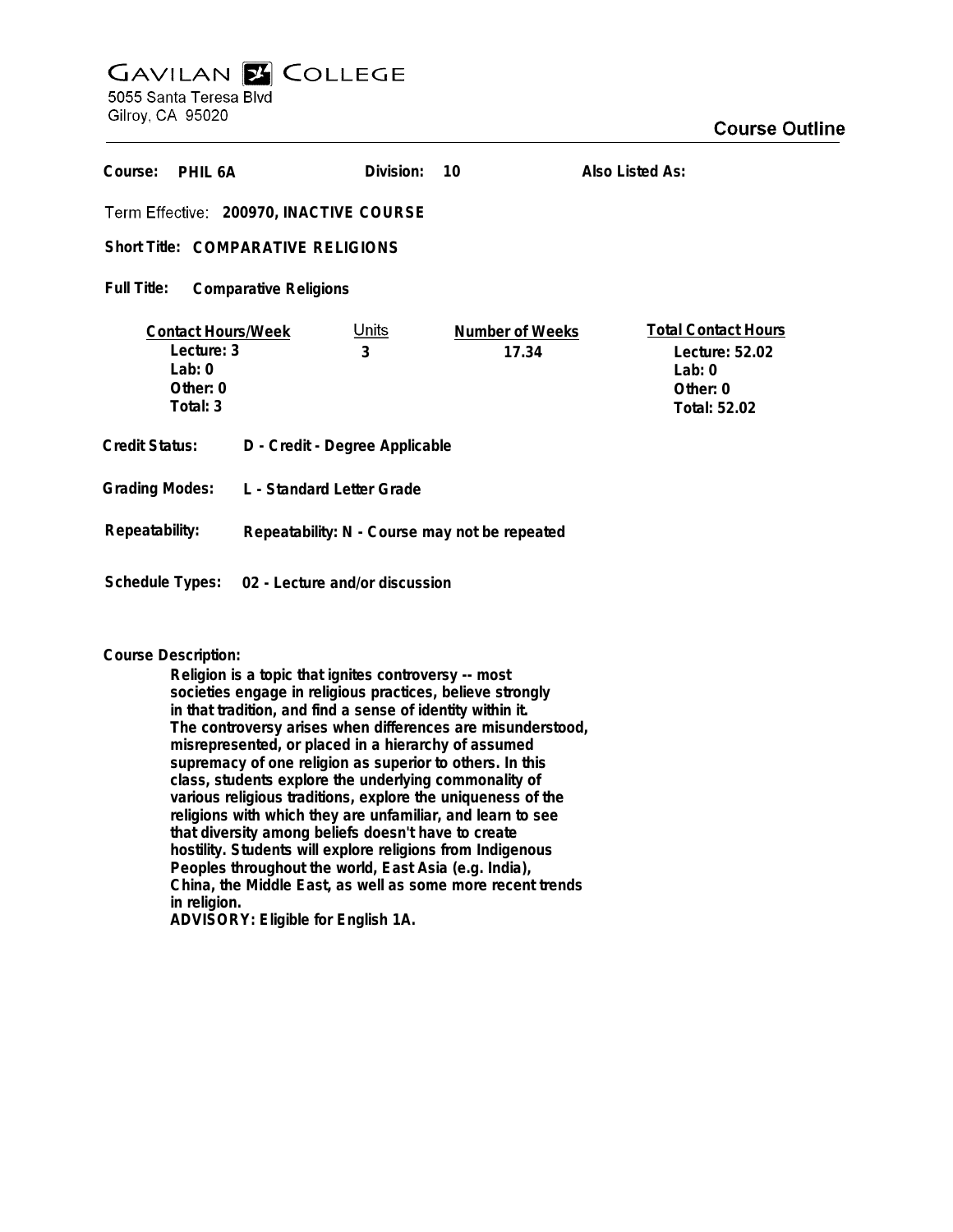**ARTICULATION and CERTIFICATE INFORMATION Associate Degree: GAV C2, effective 200670 GAV F, effective 200670 CSU GE: CSU C2, effective 200670 IGETC: IGETC 3B, effective 200670 CSU TRANSFER: Transferable CSU, effective 200670 UC TRANSFER: Transferable UC, effective 200670**

**PREREQUISITES:**

**COREQUISITES:**

**STUDENT LEARNING OUTCOMES:**

**1. Critical analysis of text with evidence of synthesis of information in order to move from simple reiteration of concepts to applications. ILO: 2,1,7,6,4 Measure: essays, term project, exams, oral report 2. Demonstration of proficiency with distinguishing between primary and secondary sources, and commentary/critique of those texts ILO: 2,7,1 Measure: written exams, project 3. Employ techniques of basic argumentation as a means to support an interpretation of text and/or a unique personal theory designed for a specific topic ILO: 2,1,6,7,4 Measure: essays 4. Develop a critical and mindful awareness of the distinction between the profoundly different approaches to philosophical inquiry and religious text, particularly the non-linear approaches of many Asian and African cultures, along with paying attention to the supposition of gender/ethnic/class distinctions in theorizing. ILO: 2,6,4,1**

**Measure: essays, role playing/projects, demonstration, exams 5. Development of qualitative methods of analysis ILO: 2,7**

**Measure: exams, projects 6. Apply philosophical concepts to other disciplines, such as social science, psychology, literature ILO: 2,6,1 Measure: exams, projects**

**TOPICS AND SCOPE:**

**Inactive Course: 12/08/2008**

3 HOURS

**overview of the definition and meaning of philosophy and religion the introduction of social agency, hegemony, perspective (the lens of subjectivity), expectations for the course, and general introductory material and begin to dismantle underlying assumptions about religion that may block students' ability to embrace difference. Assigned: life line**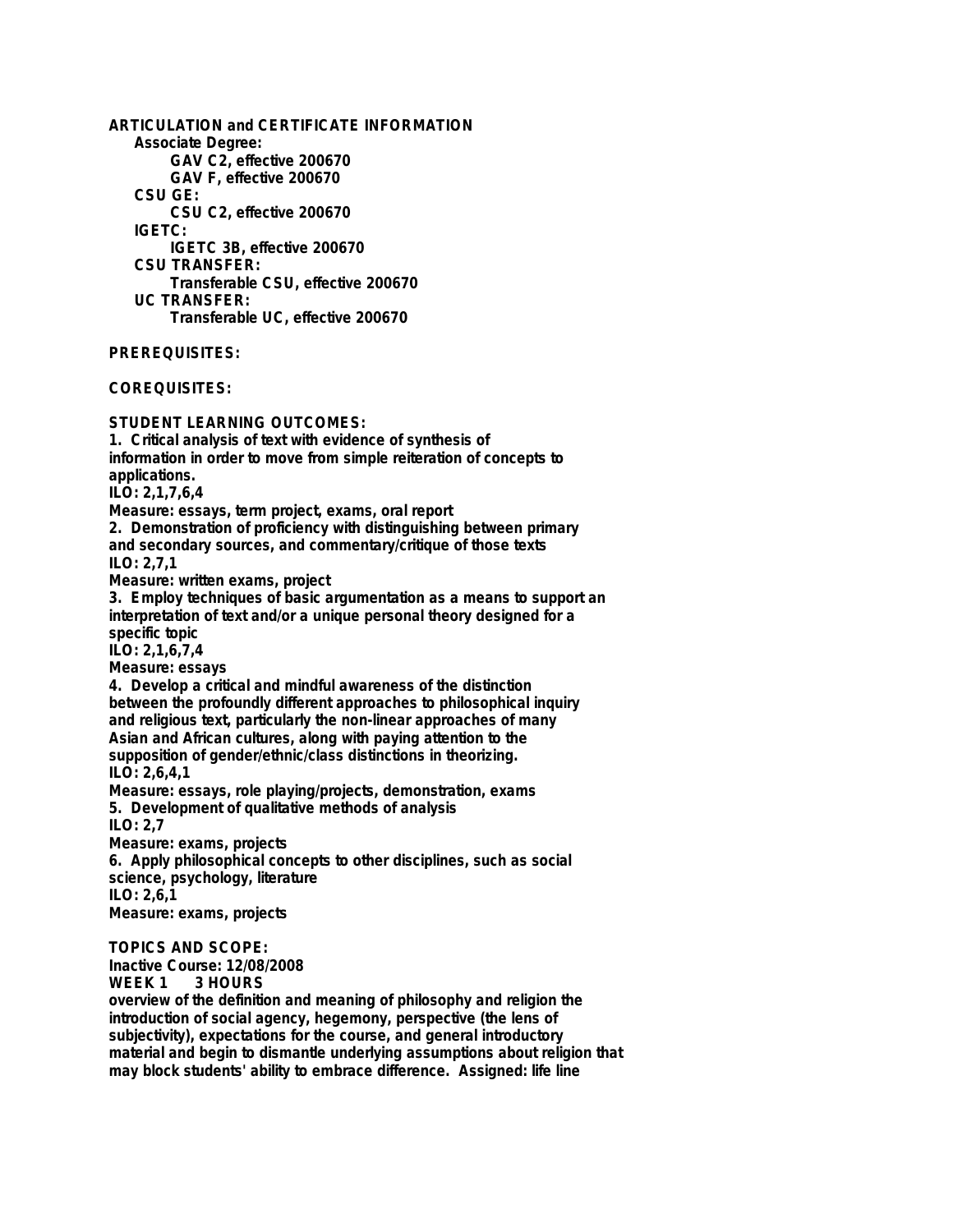**project (typically takes 2 or more hours if done in a thoughtful and creative manner), read introduction to the text, become acquainted with the handouts, write out any questions that need to be addressed for the**

**next class period.** WEEK 2

**sharing of the life line project, demonstrate the connectedness of learners with each other, instructor, and the topics in the course. Work on the various approaches to defining religion, religious movements. Discuss themes such as orthodoxy and orthopraxy, fundamentalism, and cult versus occult. RW Intro., and WW Intro. write a 1 paragraph synopsis of the major concepts, bring in at least 1 question or area of concern. WEEK 2-4 7 HOURS**

**Indigenous Sacred Ways: Investigate and discuss religious traditions of primarily tribal people throughout the world -- North and South America, Oceania, Africa, New Guinea, etc. Students will be asked to read translations of cosmological and cosmogony tales and attempt to interpret worldview, sense of self/community, etc. of the people and question while being mindful of how the translated tales came about. Readings: RW 13- 69; WW 299-348 : write one page synopsis of the readings or of any emerging theme that appears important.**

**WEEK 4 1 HOUR**

**Examination #1: Introductory Ideas and tribal traditions**

**WEEK 5-6 6 HOURS**

**Hinduism: Investigate the development of the boundless approaches to religion in India. Begin with overview of the idea of the term "Hindu" as political and not religious; discuss the precursors to the early Hindu practices: Aryan and Harrapa, move through the Vedic tradition, Yogic practices, Intellectualism, Goddess worship, etc. The goal is to see Hinduism as a non-specific term when it comes to religious practice. Read: RW 70-114, WW 15-69, handouts, Write analysis paper :"Religious Ideology, Hindu Women, and Development"**

3 HOURS

**Jainism: Discuss the major themes of Jainism as it developed as a reaction to Hinduism. Look into its development and application into the modern era as advocates for peace and religious tolerance. Read: RW 115-124, handouts Write synopsis of major ideas.**

**WEEK 8-9 6 HOURS**

**Buddhism: Discuss the development and major ideas at work in Buddhism. Students will read sacred texts and explore the fundamental theology as it applies to Buddhists and non-Buddhists. Compare Buddhism to Jainism. Read: RW 126-154, WW 61-100, Analysis paper #2 "Buddhist Women's Movement"**

## **WEEK 10 3 HOURS**

**Shinto: Discuss the development and impact of Shinto on Japanese culture. Investigate the major themes within the tradition and compare them to those religions emanating from China. Read: Read RW 202-219, WW 117-134 WEEK 11 1 HOUR**

**Examination #2: Religions developing out of India and China WEEK 11** 

**Monotheism: introduction to the development of the idea of one god, its impact on culture through the world. Thought paper on the idea of god will be assigned.**

**WEEK 11** 

**Zoroastrianism: Discussion of one of the oldest monotheistic tradition and begin to see the commonality of ideas of eschatology, messiah, humanity,**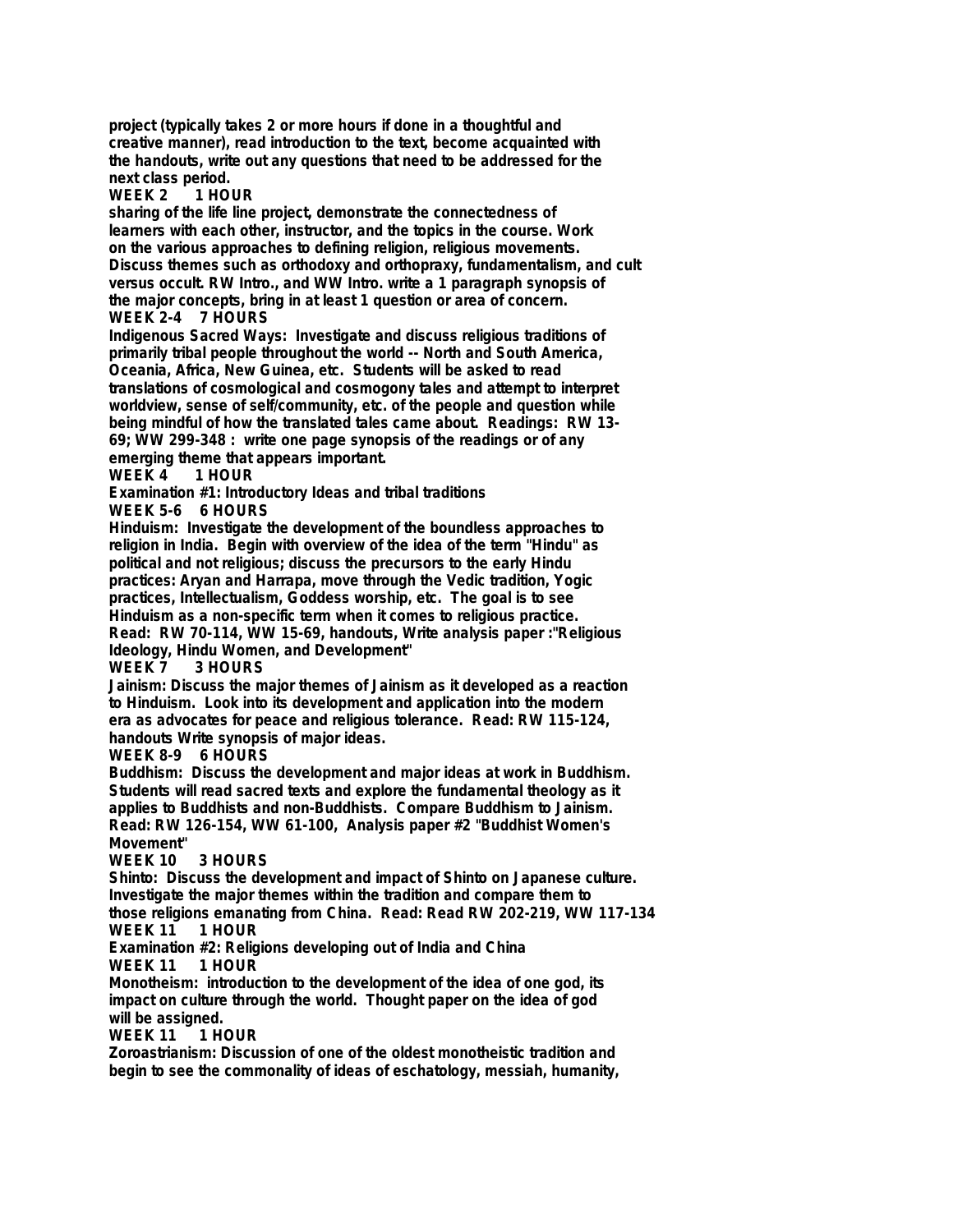**that are shared among the dominant monotheistic traditions Read RW 219- 239, handouts.**

**WEEK 12-13 6 HOURS**

**Judaism: Discuss the foundation of the modern monotheistic traditions from the origins of Judaism, discussion of sacred text and foundation of the idea of a contract between the deity and humanity, investigate the attributes of theology that are consistent with the other major monotheistic traditions and look into the beginnings of the multiple notions of a messiah. Read: RW 240-277, WW 157-201 WEEK 14-15 6 HOURS**

**Christianity: Discuss the major themes of Christianity from a primarily text and historical perspective. Take care in drawing attention to its development and the traditions that lended particular influence to the theology. Read: RW 278-329, WW 201-238, Write Analysis Paper on "Mujerista"**

#### **WEEK 16 3 HOURS**

**Islam: Investigation of the youngest and fasted developing monotheistic tradition. Pay close attention to the similarities and differences of the other 2 monotheistic traditions and attempt to stereotype and myth bust the idea of Islamic terrorism as a fundamental attribute of Islam**

## **WEEK 17 1 HOUR**

**Discussion of fundamentalism in religion and its influence on society and culture. Focus will be on demonstrating that fundamentalism is a reaction to something, typically modernity, and is not the exclusive domain of**

**Islam or Christianity.** 2 HOURS

**Women and Goddess Centered Religions: A look at some alternative approaches to faith and belief. WW 349-389**

**WEEK 18** 

**Cults and the emergence of new religious practice: Scientology, cloning, space travel, etc. The goal is to demonstrate how even the so-called 'fringe' is still influenced and emulates traditional religions in some manner.**

**Assignments are included with the content.**

## **METHODS OF INSTRUCTION:**

**1) lecture with Socratic dialog 2) small group projects 3) recent media to create a sense of relevance outside of the text 4) short writing assignments 5) creative project emphasizing understanding and personal interpretation of one area of philosophical interest to the student 6) outside speakers and visits to places of worship in the area.**

**METHODS OF EVALUATION: The types of writing assignments required: Written homework Essay exams Term papers Other: group presentations The problem-solving assignments required: Exams Other: group projects The types of skill demonstrations required: Class performance The types of objective examinations used in the course: Multiple choice True/false**